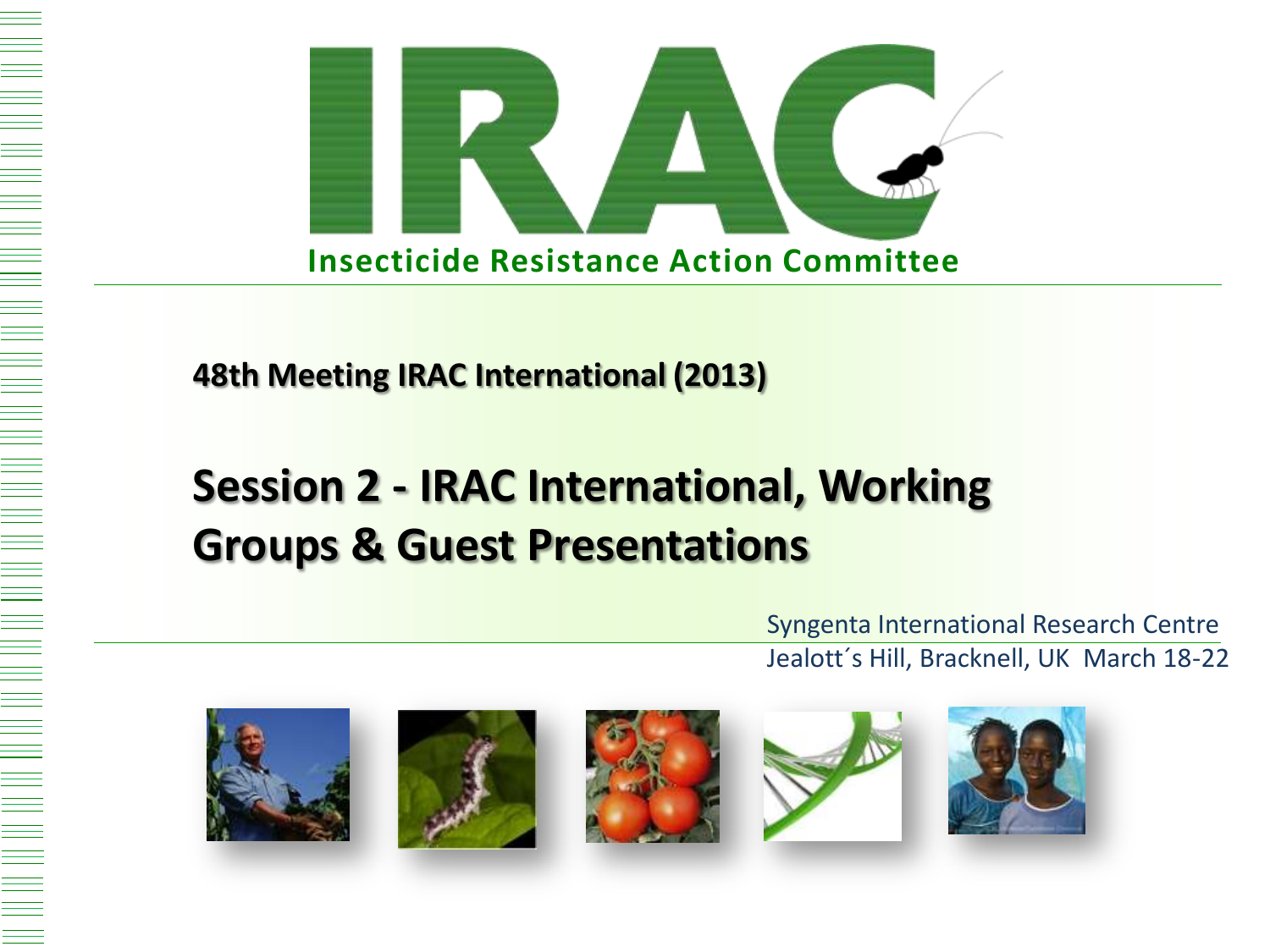#### **ANTITRUST LAW REMINDER** for all CropLife International meetings

While some activities among competitors are both legal and beneficial to the industry, group activities of competitors are inherently suspect under the antitrust laws. Agreements or combinations between or among competitors need not be formal to raise questions under antitrust laws, but may include any kind of understanding, formal or informal, secretive or public, under which each of the participants can reasonably expect that another will follow a particular course of action.

Each of you is responsible to see that topics, which may give an appearance of an agreement that would violate the antitrust laws, are not discussed at your meetings. It is the responsibility of each participant in the first instance to avoid raising improper subjects for discussion. This reminder has been prepared to assure that participants in meetings are aware of this obligation.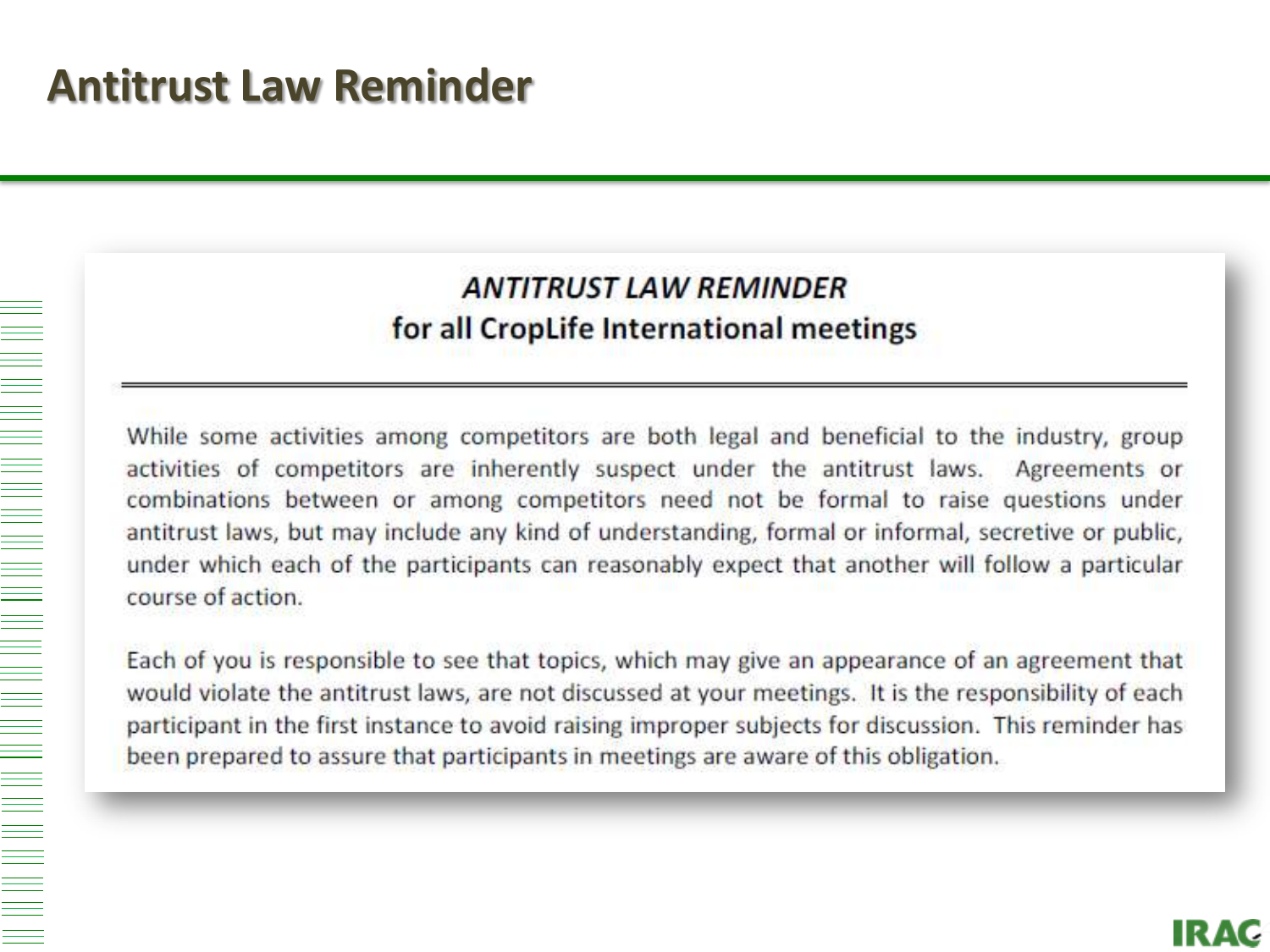## **A warm welcome: Syngenta Jealott´s Hill**



A unique Syngenta formulation robot has been officially launched by HRH The Princess Royal. The princess carried out the first experiments when she visited the company's Jealott's Hill R&D site in Berkshire last week.





**IRAC**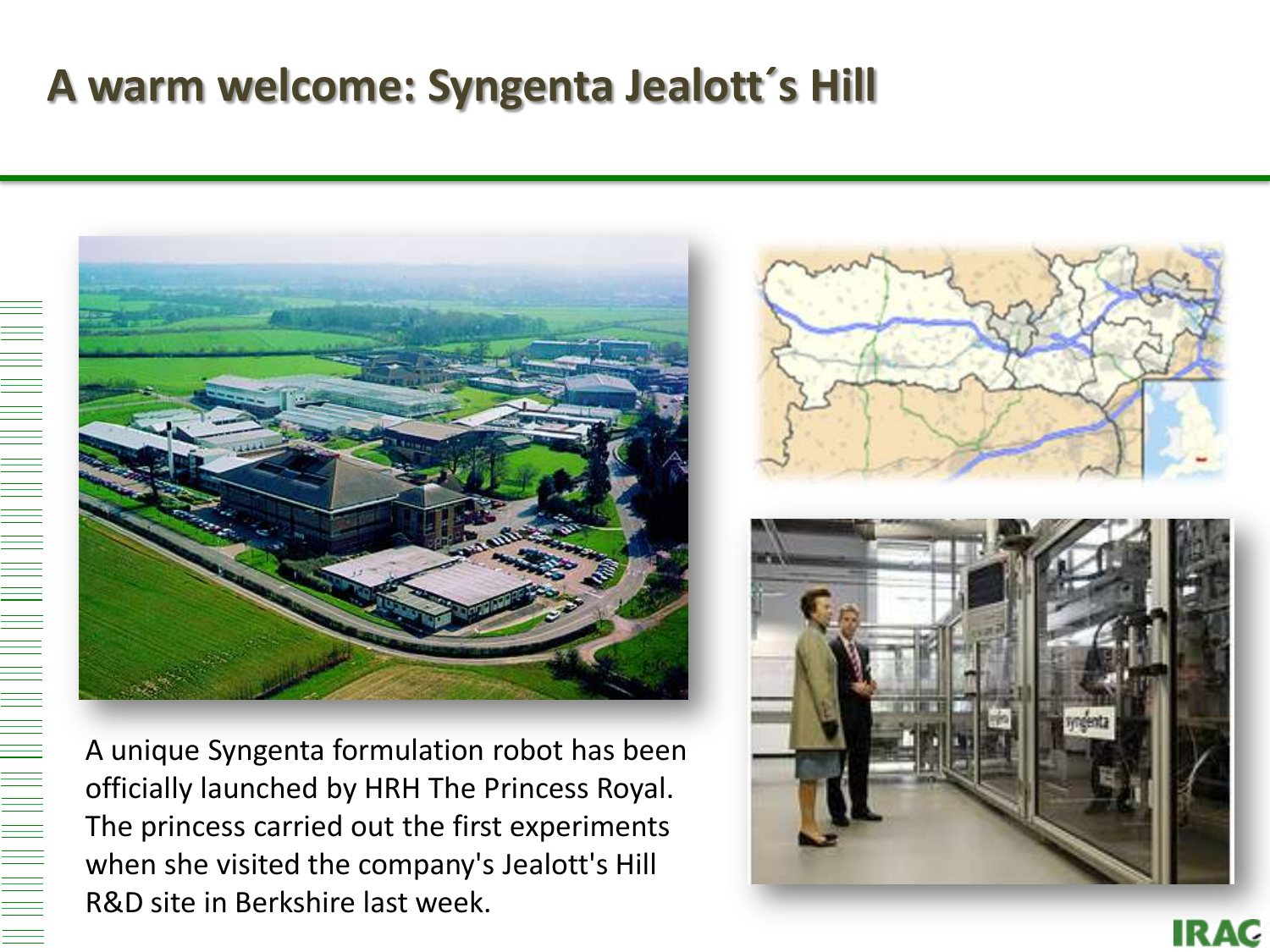### **Insecticide resistance on the move\***



**IRAC**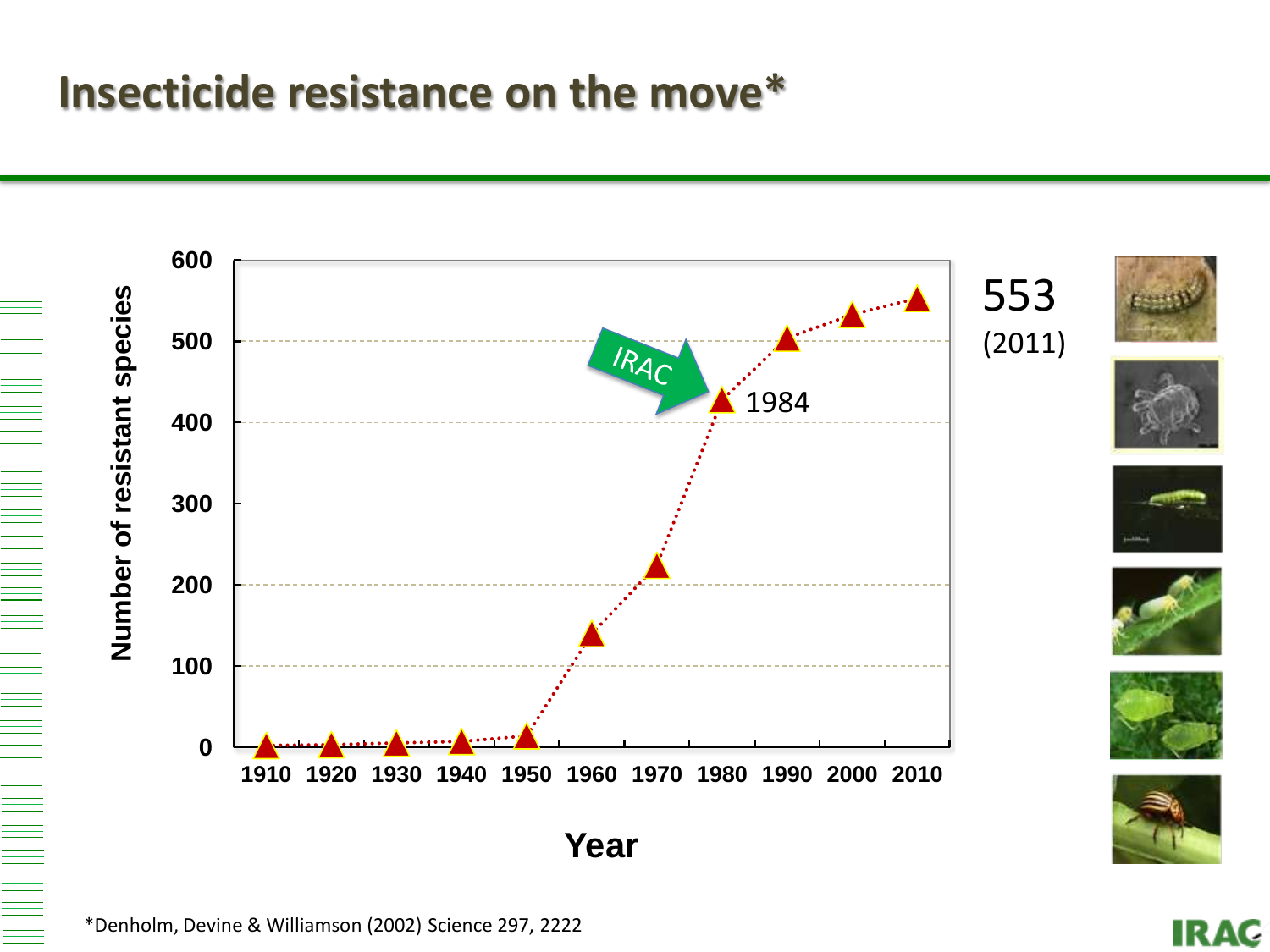## **IRAC – early days**

**The first "IRAC" Meeting** was held in Brussels on March 13<sup>th</sup>, 1984 and hosted by GIFAP\*

Inaugural meeting of IRAC on May 12th, 1984 with 6 members:

**Voss / Ciba Geigy (Chair) Lindley / Cyanamide Cronin / FMC Davies / ICI Knauf / Hoechst Zoebelein / Bayer**



**IRAC** 

\*Groupement International des Associations Nationales de Fabricants de Produits Agrochimiques [*International Group of National Associations of Manufacturers of Agrochemical Products*]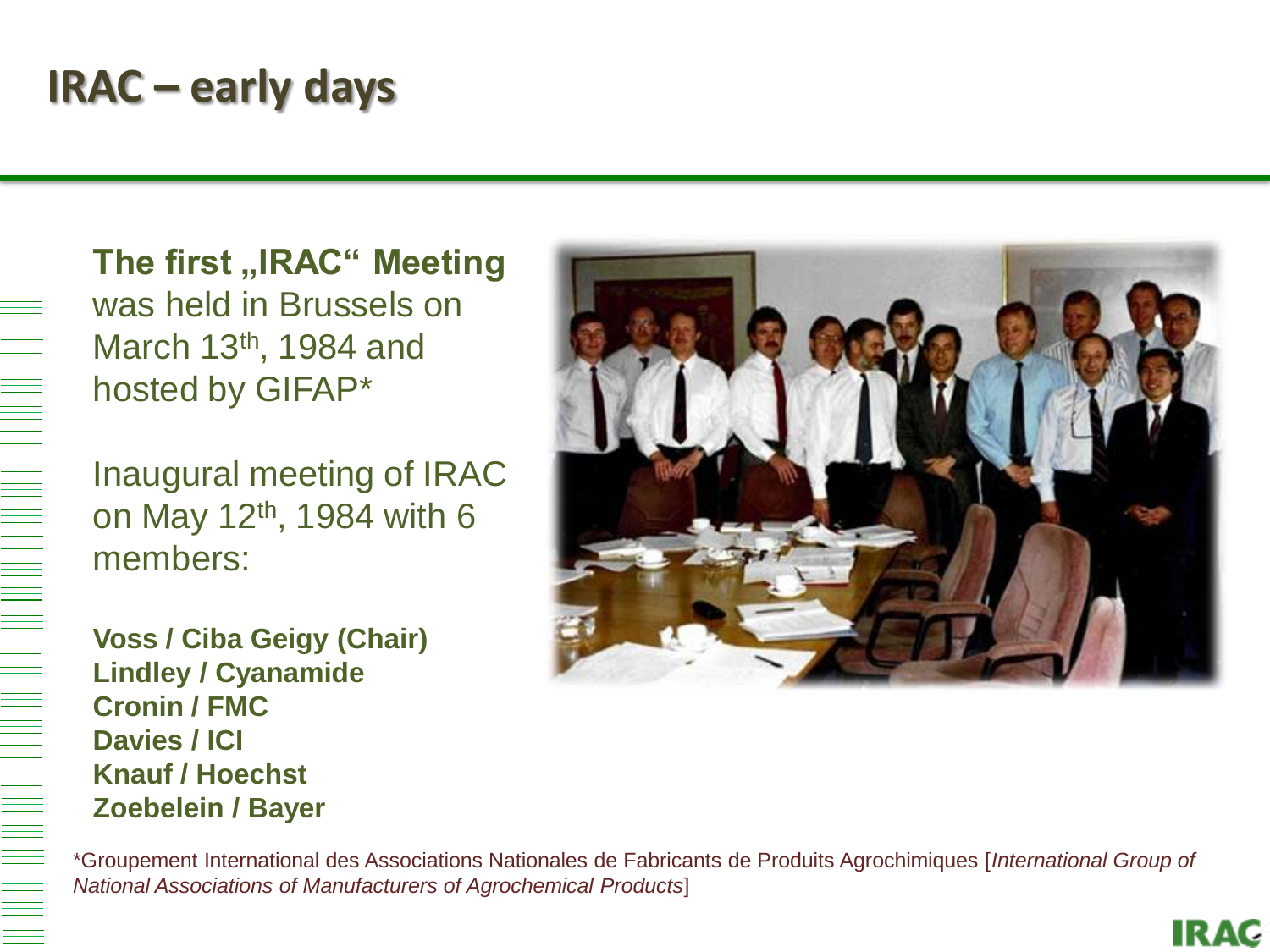

CropLife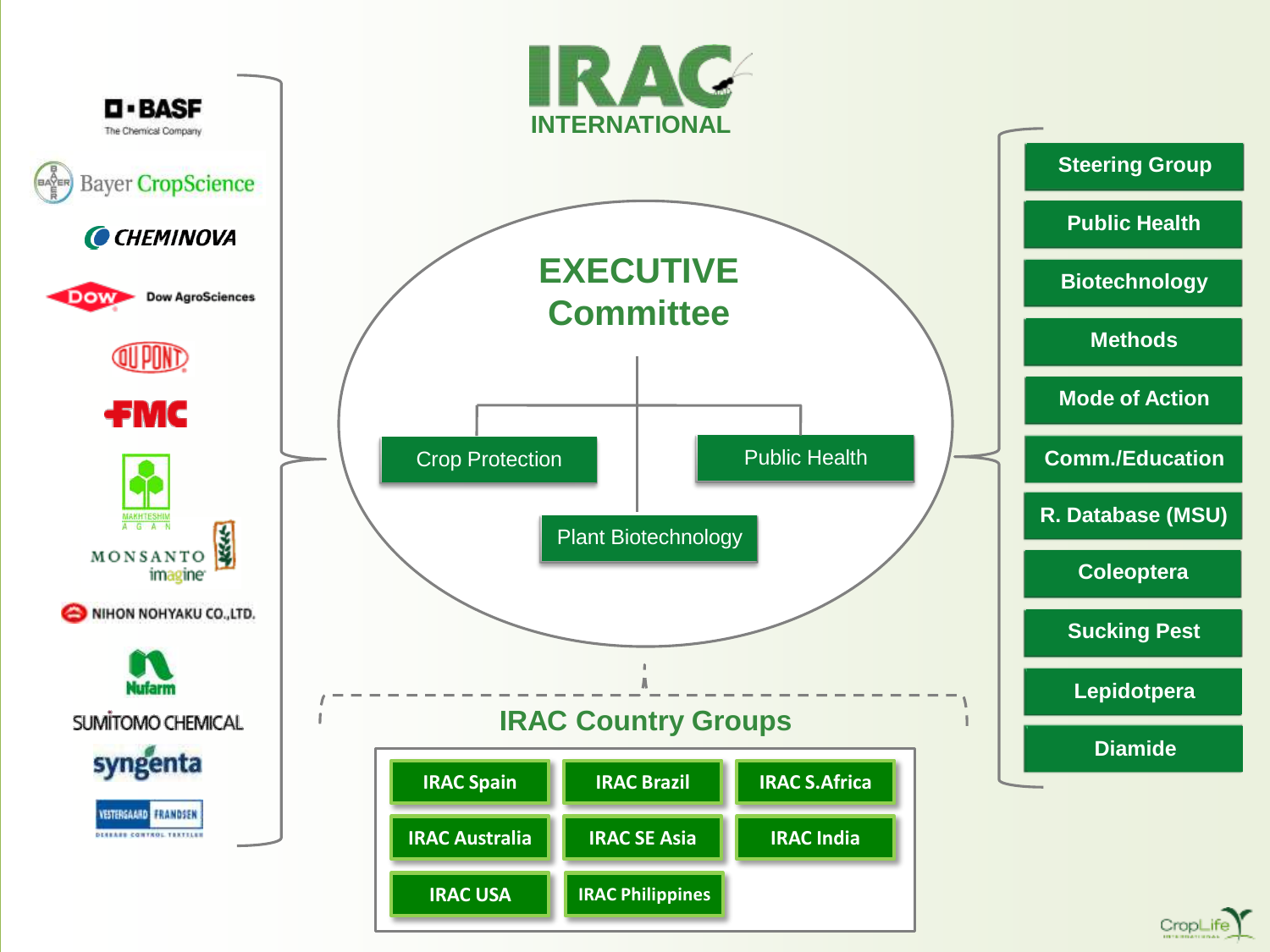### **Acknowledgements**



**A big**

# **THANK YOU**

#### **to Alan Porter, for**

- **Meeting Organization**
- **Excellent Service all year**
- **Reminders**
- **>1000 emails**
- **Numerous conference calls**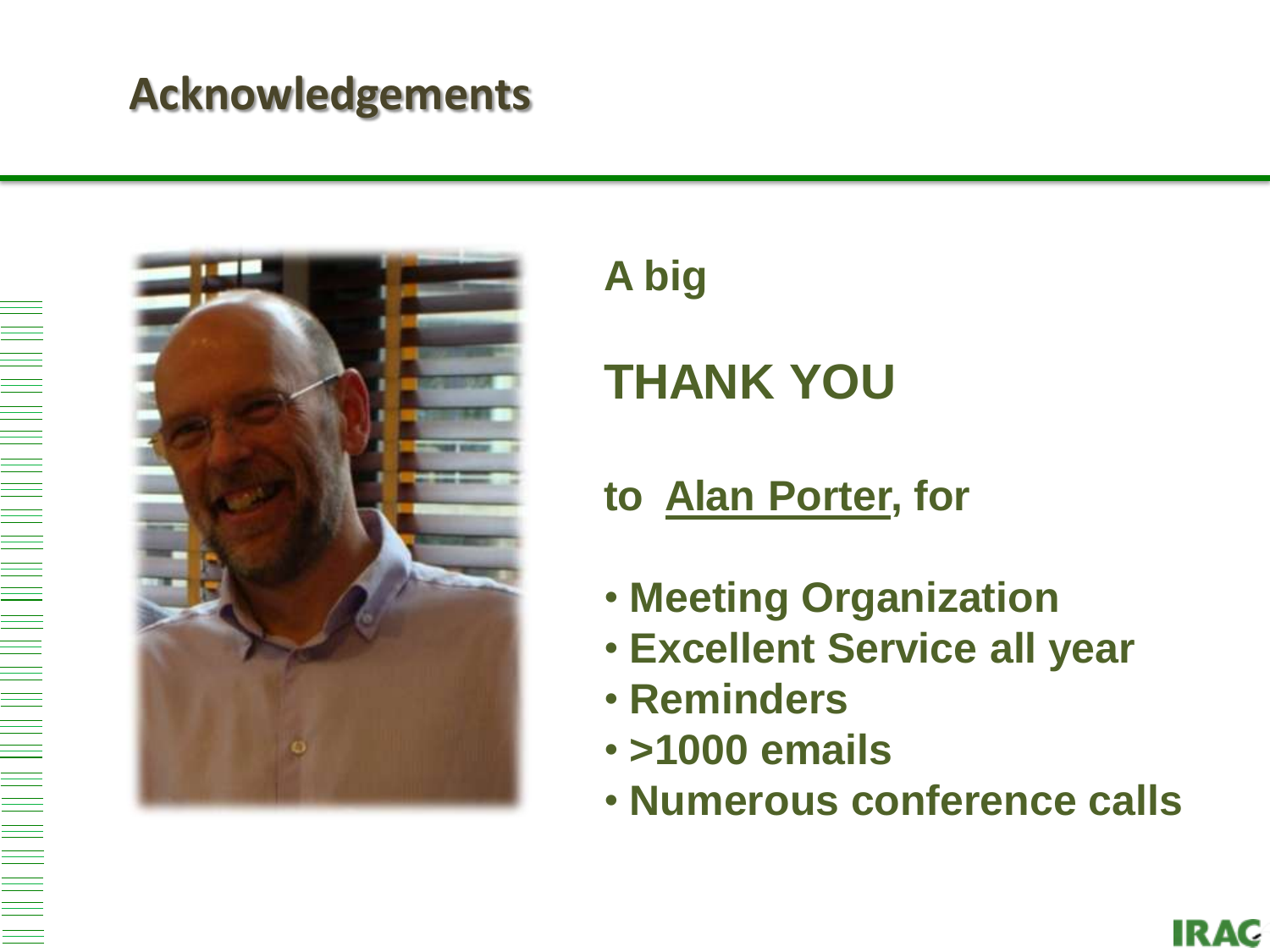# **Thanks to Syngenta**

### **and our IRAC colleagues Russell Slater & Fergus Earley!**

### **But especially to Rina Gupta**

- **Excellent collaboration**
- **Meeting organisation**
- **Hotel organisation**

- **Lunches & WG dinners**
- **Simply everything**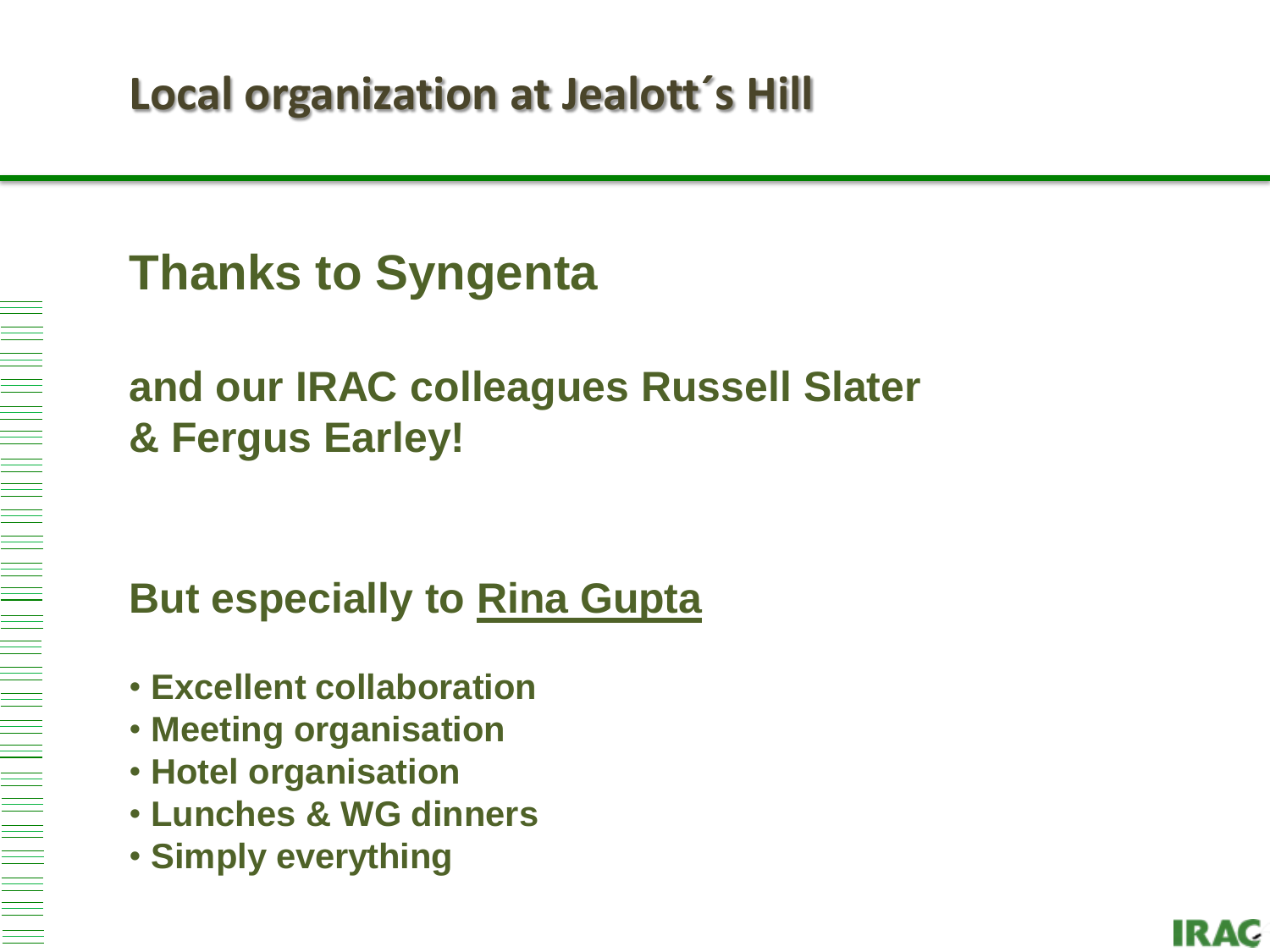# **Some further thanks**

#### **To You - as always!**

For your commitment and continued support for IRAC For your time and effort to be here this week For the substantial amount of pre-work

#### **To Syngenta**

For advice, local arrangements and hosting the meeting

#### **To CropLife Intl.**

Particularly Keith Jones, Susanne Maise and staff

#### **To your companies**

For continuing to support IRAC For funding your travel and attendance here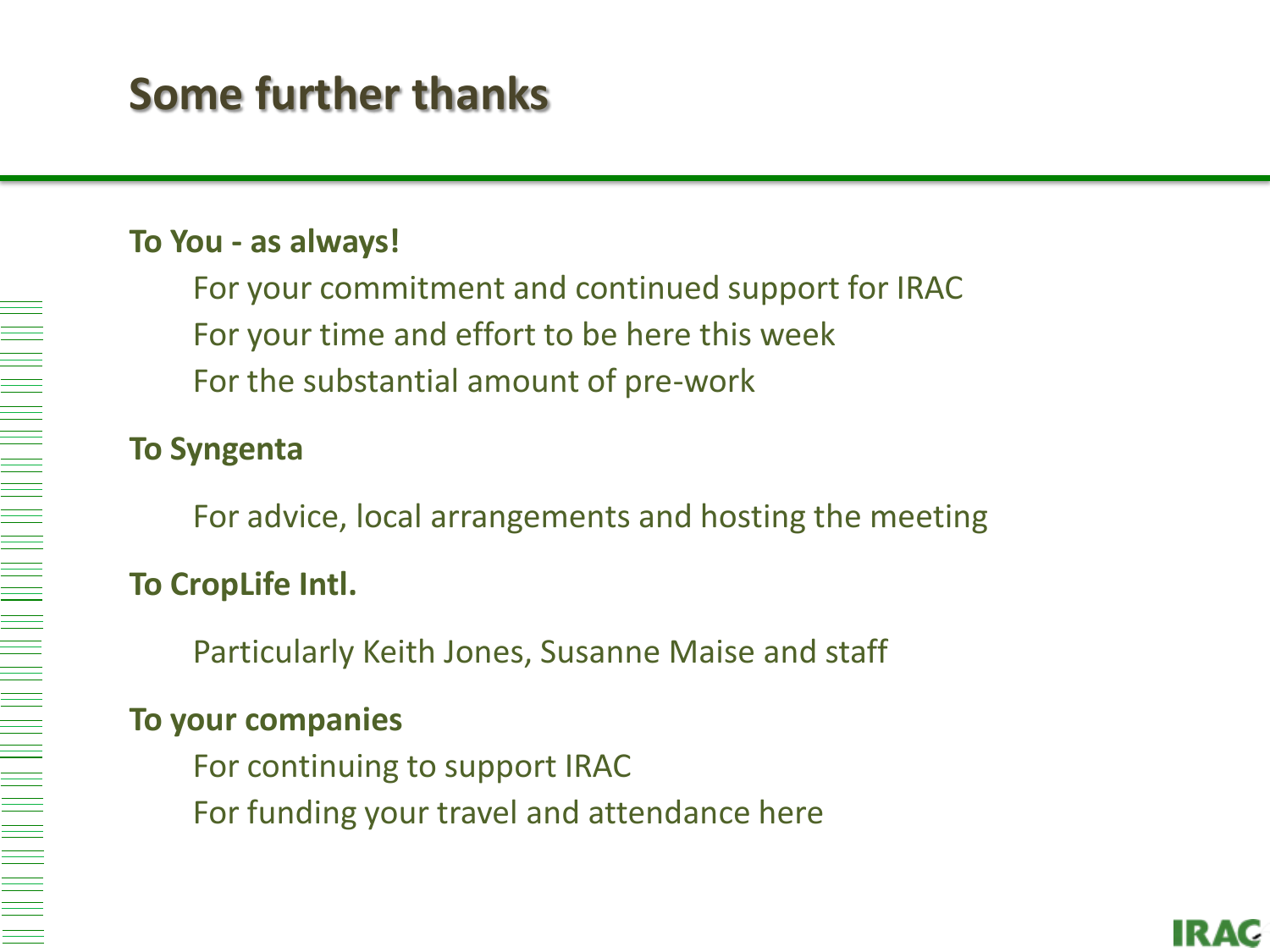Keith Jones CropLife Intl Mark Paine LSTM Michael Kristensen Aarhus University

Martin Williamson Rothamsted Research Chris Bass **Rothamsted Research** Ian Denholm Rothamsted Research Pablo Bielza **University of Cartagena** Steve Foster **Rothamsted Research**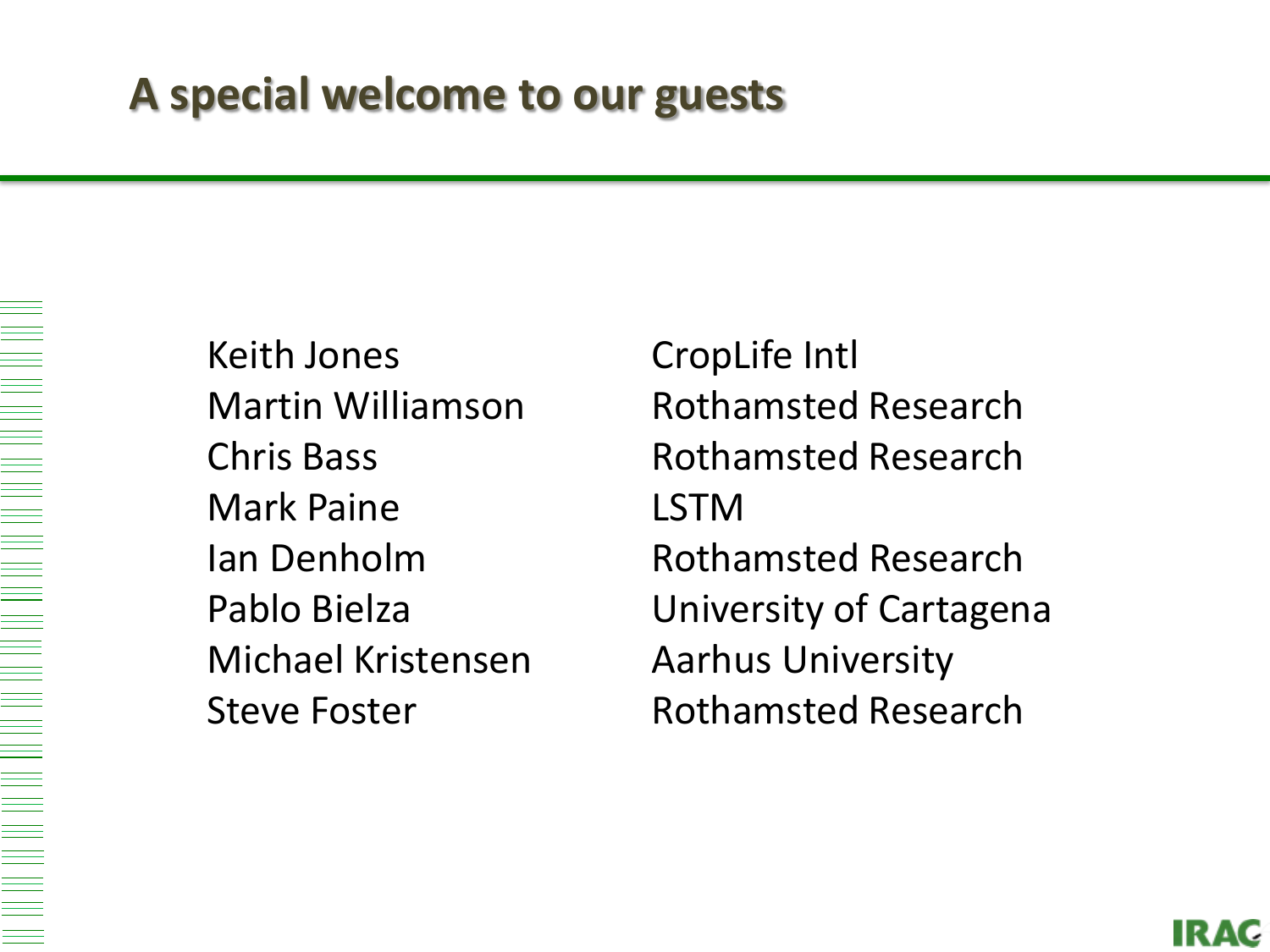# **Housekeeping**

- Follow Russell in case of fire alarm
- Full day with many presentations please try and stick to the allocated time slot as per the agenda as much as possible.
- All speake[rs would appreciate to have your full attentat](http://view.stern.de/de/picture/Pebea-ist-entschlossen-Grau-Digiart-1761692.html?)ion, so please try to check emails and phone calls during coffee/lunch break
- Refreshments will be supplied morning (10.30h) and afternoon (15.30h)
- A buffet lunch with refreshments will be set up at approximately 12:30h
- Before lunch we will take a group photograph (12.15h)
- The afteroon session will start at 13:30h. Please return promptly
- The meeting is scheduled to finish at 17:30h
- The day will be closed by a tour of Jealott´s Hill followed by a reception and hot buffet in the Elements Building
- Coach will depart at JH at 20.30h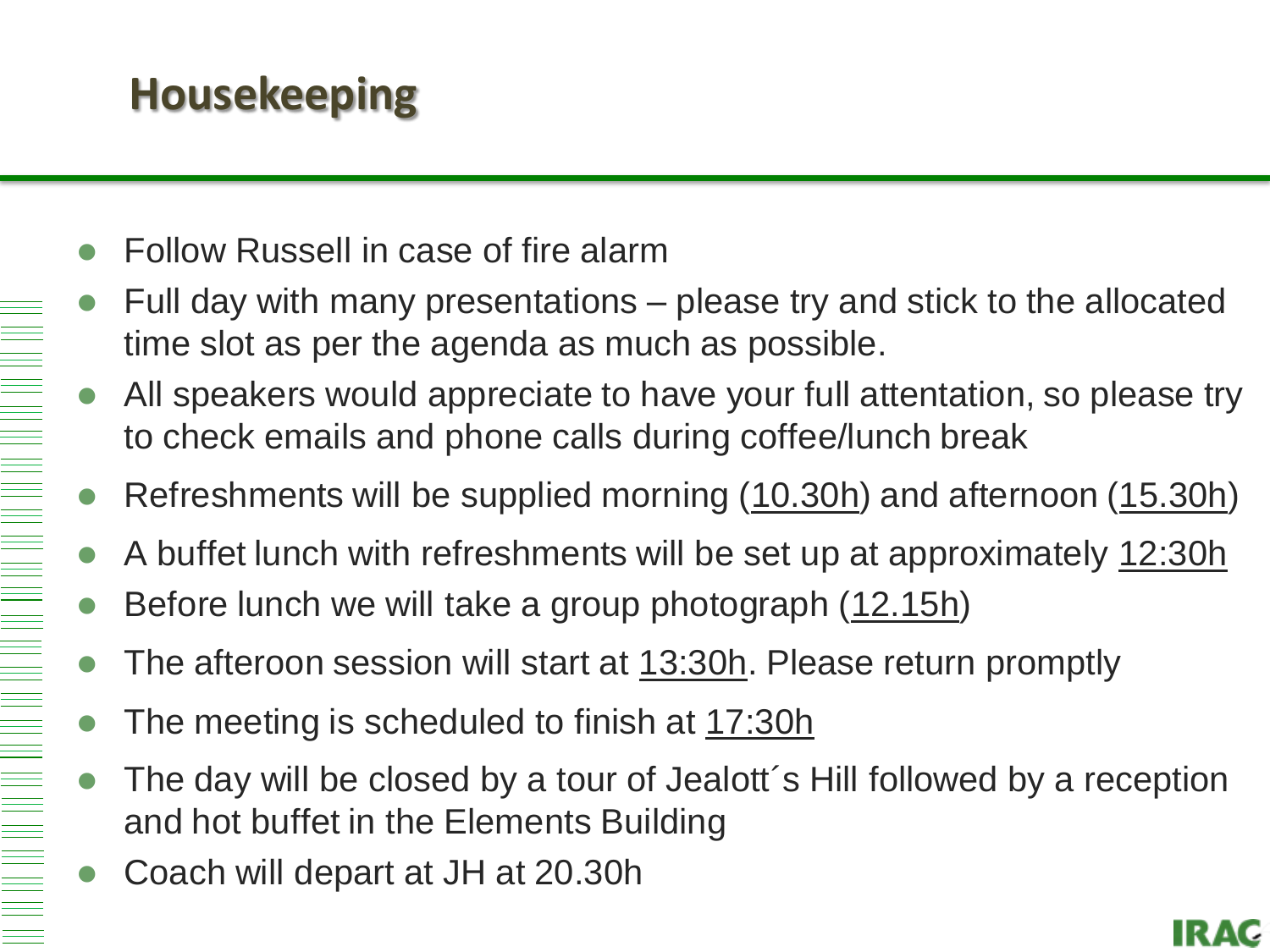| 0900 | Introduction, antitrust reminder and house keeping $\{RN\}$                                        |
|------|----------------------------------------------------------------------------------------------------|
|      | 0915 Overview of CropLife International Stewardship Committee activities {Keith Jones}             |
| 0930 | <b>Crop Working Groups</b><br>Coleoptera {RS}, Sucking Pests {SS}, Lepidoptera {JD}, Diamides {RS} |
| 1030 | Coffee/Tea                                                                                         |
| 1045 | Public Health {MH}                                                                                 |
| 1100 | Biotech {TD}                                                                                       |
| 1115 | Methods {LM}                                                                                       |
| 1130 | MOA {TS}                                                                                           |
| 1145 | <b>Resistance Database {BH}</b>                                                                    |
| 1200 | Communication/Education {AP}                                                                       |
|      |                                                                                                    |

- Group Photograph 1215
- 1230 Lunch



**IRAC**